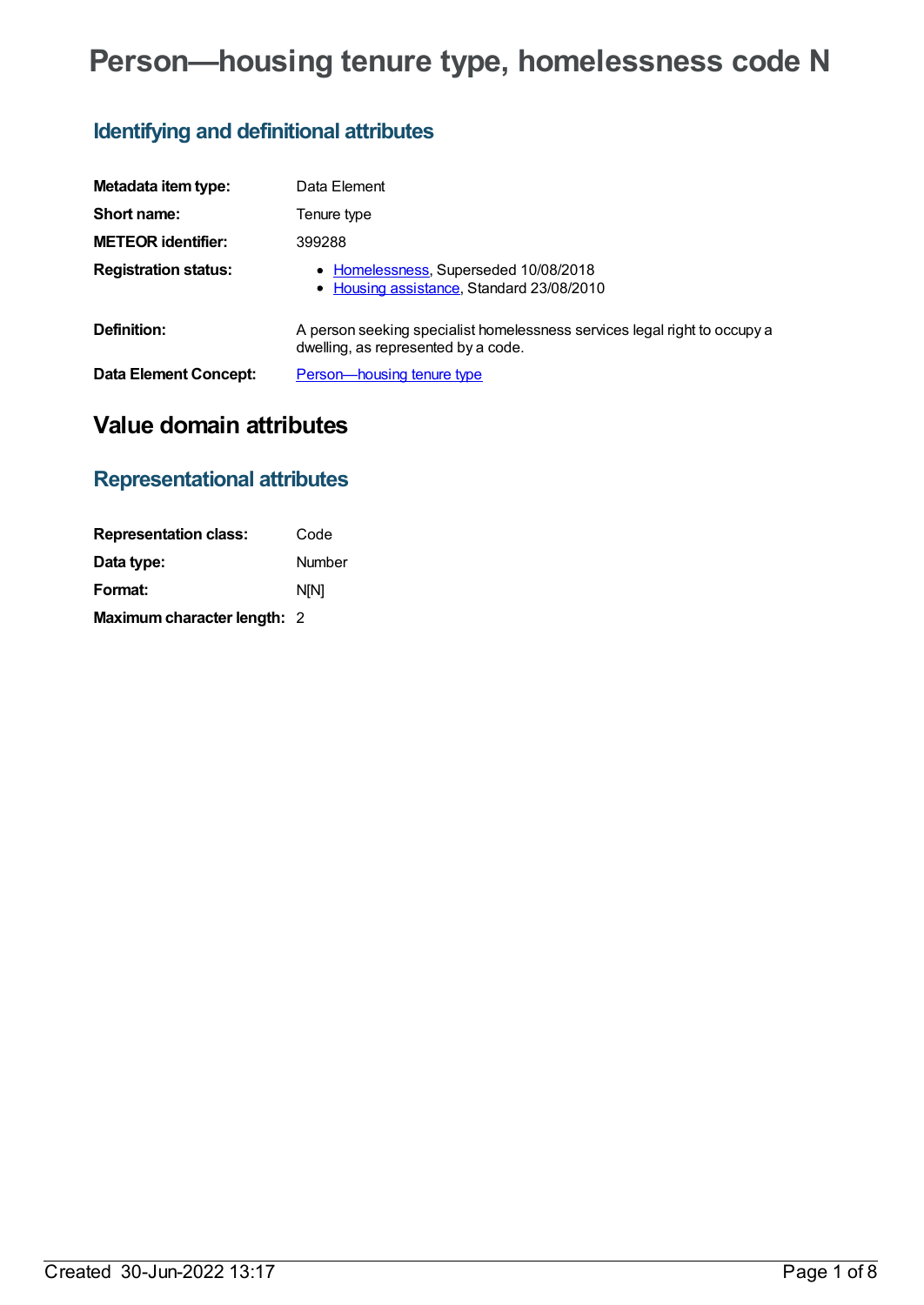### **Value Meaning**

| Renter         |                                                                                                             |
|----------------|-------------------------------------------------------------------------------------------------------------|
| 1              | Renter - private housing                                                                                    |
| 2              | Renter - public housing                                                                                     |
| 3              | Renter - community housing                                                                                  |
| 4              | Renter - transitional housing                                                                               |
| 5              | Renter - caravan park                                                                                       |
| 6              | Renter - boarding/rooming house                                                                             |
| 7              | Renter - emergency accommodation/night shelter/women's refuge/youth<br>shelter where rent is charged        |
| 8              | Other renter                                                                                                |
| Rent<br>free   |                                                                                                             |
| 9              | Rent free - private housing                                                                                 |
| 10             | Rent free - public housing                                                                                  |
| 11             | Rent free - community housing                                                                               |
| 12             | Rent free-transitional housing                                                                              |
| 13             | Rent free - caravan park                                                                                    |
| 14             | Rent free - boarding/rooming house                                                                          |
| 15             | Rent free - emergency accommodation/night shelter/women's<br>refuge/youth shelter where rent is not charged |
| 16             | Other rent free                                                                                             |
| Life<br>tenure |                                                                                                             |
| 17             | Life tenure scheme                                                                                          |
| Owner          |                                                                                                             |
| 18             | Owner - shared equity or rent/buy scheme                                                                    |
| 19             | Owner - being purchased/with mortgage                                                                       |
| 20             | Owner - fully owned                                                                                         |
| Other          |                                                                                                             |
| 21             | Other tenure type not elsewhere specified                                                                   |
| 22             | No tenure                                                                                                   |
|                |                                                                                                             |
|                | <b>Value Meaning</b>                                                                                        |
| 99             | Not stated/inadequately described                                                                           |

# **Collection and usage attributes**

| Guide for use: | Renter                                                                                                    |
|----------------|-----------------------------------------------------------------------------------------------------------|
|                | CODE 1 Renter - private housing                                                                           |
|                | A person paying money in the private rental market in return for accommodation.                           |
|                | CODE 2 Renter - public housing                                                                            |
|                | A person paying money to a housing authority or housing assistance agency in<br>return for accommodation. |

**Supplementary values:**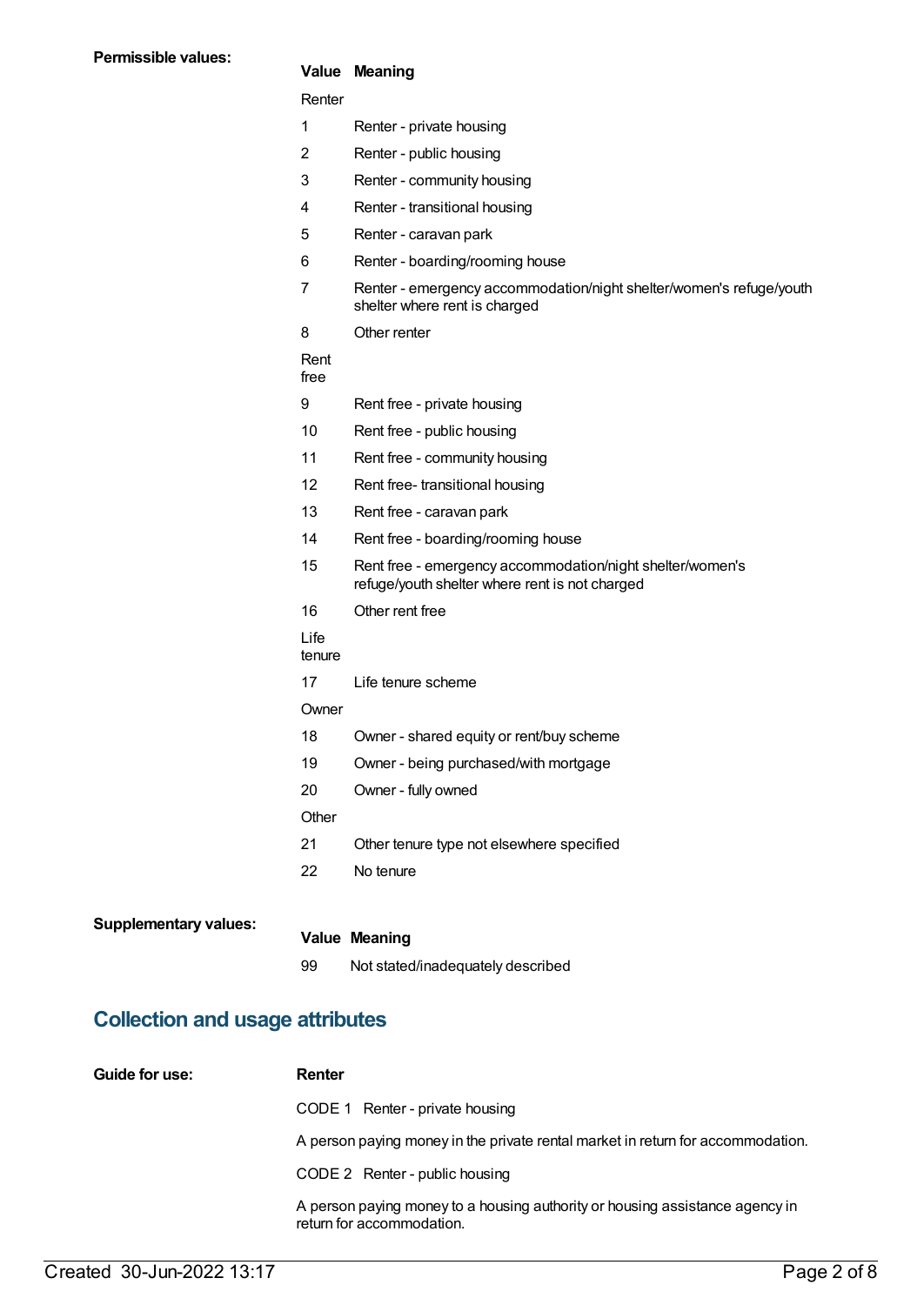CODE 3 Renter - community housing

A person paying money to a housing association, housing cooperative or other notfor-profit community service organisation in return for accommodation.

CODE 4 Renter - transitional housing

A person paying money to occupy accommodation for transition towards independent living or towards returning home. The accommodation is generally more stable and provided for longer than crisis accommodation, and is linked to external support through another agency.

CODE 5 Renter - caravan park

A person paying money to rent a cabin or caravan in a caravan park.

CODE 6 Renter - boarding/rooming house

A person paying money to rent a place, room or rooms in a boarding or rooming house.

CODE 7 Renter - Emergency accommodation/night shelter/women's refuge/youth shelter where rent is charged.

CODE 8 Other renter

#### **Rent Free**

CODE 9 Rent free - private housing

A person paying no money, in exchange for accommodation in the private rental market. Excludes owners with or without a mortgage, house-sitters, and those paying accommodation in goods and services.

CODE 10 Rent free - public housing

A person paying no money, in exchange for accommodation from a housing authority or housing assistance agency. Excludes owners with or without a mortgage, house-sitters, and those paying accommodation in goods and services.

CODE 11 Rent free - community housing

A person paying no money, in exchange for accommodation, to a housing association, housing cooperative or other not-for-profit community service organisation. Excludes owners with or without a mortgage, house-sitters, and those paying accommodation in goods and services.

CODE 12 Rent free - transitional housing

A person paying no money, in exchange for accommodation for transition towards independent living or towards returning home. The accommodation is generally more stable and provided for longer than crisis accommodation, and is linked to external support through another agency.

CODE 13 Rent free - caravan park

A person paying no money, in exchange for accommodation, to occupy a cabin or caravan in a caravan park. Excludes owners with or without a mortgage, housesitters, and those paying accommodation in goods and services.

CODE 14 Rent free - boarding/rooming house

A person paying no money, in exchange for accommodation, to occupy a place, room or rooms in a boarding or rooming house. Excludes owners with or without a mortgage, house-sitters, and those paying accommodation in goods and services.

CODE 15 Rent free - emergency accommodation/night shelter/women's refuge/youth shelter where no rent is charged.

CODE 16 Rent free - other

A person paying no money, in exchange for accommodation, to occupy any other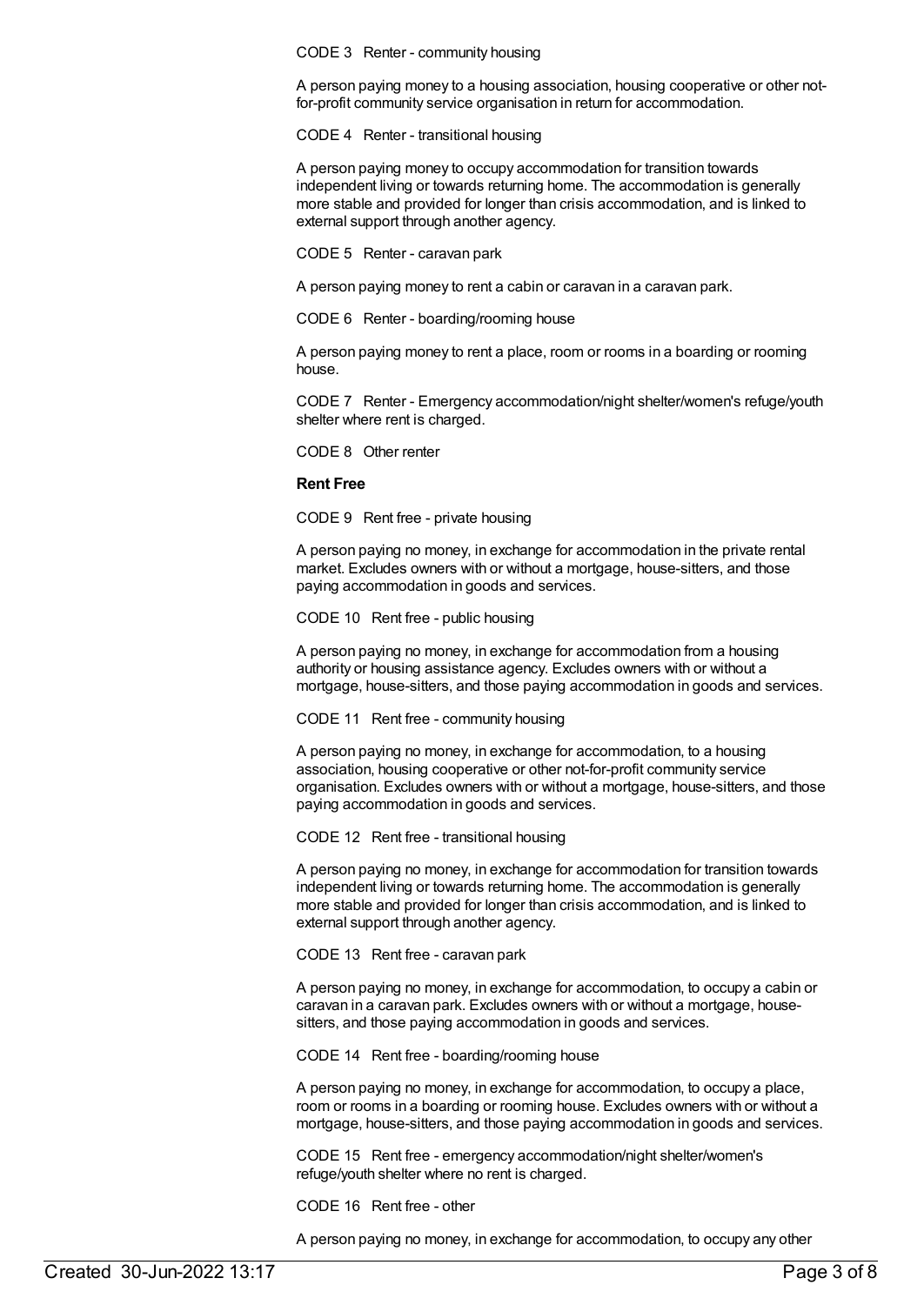dwelling. Excludes owners with or without a mortgage, house-sitters, and those paying accommodation in goods and services.

CODE 17 Life tenure scheme

A person with a contract to live in the dwelling for the term of his/her life but without the full rights of ownership and usually with limited or no equity in the dwelling. This is a common arrangement in retirement villages.

#### **Owner**

CODE 18 Owner - shared equity or rent/buy scheme

A person purchasing a proportion of the equity in the dwelling, and paying rent for the remainder.

CODE 19 Owner - being purchased/with mortgage

A person who owns their dwelling and is repaying a mortgage or loans secured against the dwelling, regardless of the purpose of the mortgage or secured loan.

CODE 20 Owner - fully owned

A person who owns their dwelling and is not making any payments on mortgages or loans secured against the dwelling. (Thus persons who have repaid a loan but technically not discharged the associated mortgage are included in this category).

CODE 21 Other tenure type not elsewhere specified

The tenure does not fit any of the above categories. For example: house-sitting, payment in kind, for a specific service.

#### CODE 22 No tenure **Data element attributes**

### **Collection and usage attributes**

| Guide for use:                                              | This data element is intended for use specifically for data collections on homeless<br>persons and those at risk of homelessness.                                                                                                                                                                                                                                                                           |
|-------------------------------------------------------------|-------------------------------------------------------------------------------------------------------------------------------------------------------------------------------------------------------------------------------------------------------------------------------------------------------------------------------------------------------------------------------------------------------------|
| <b>Collection methods:</b>                                  | The permissible values for this data element are used to form the response<br>categories to the question:                                                                                                                                                                                                                                                                                                   |
|                                                             | 'Which of the following best describes your tenure?'                                                                                                                                                                                                                                                                                                                                                        |
| <b>Relational attributes</b>                                |                                                                                                                                                                                                                                                                                                                                                                                                             |
| Related metadata<br>references:                             | See also Person-conditions of occupancy, code N<br>• Homelessness, Superseded 10/08/2018<br>• Housing assistance, Standard 23/08/2010<br>Has been superseded by Person-housing tenure type, homelessness code N<br>• Homelessness, Standard 10/08/2018<br>See also Person-residential type, homelessness code N[N]<br>• Homelessness, Superseded 10/08/2018<br>Housing assistance, Standard 23/08/2010<br>٠ |
| <b>Implementation in Data Set</b><br><b>Specifications:</b> | Specialist Homelessness Services NMDS 2011Homelessness, Superseded<br>01/05/2013<br>Housing assistance, Superseded 01/05/2013                                                                                                                                                                                                                                                                               |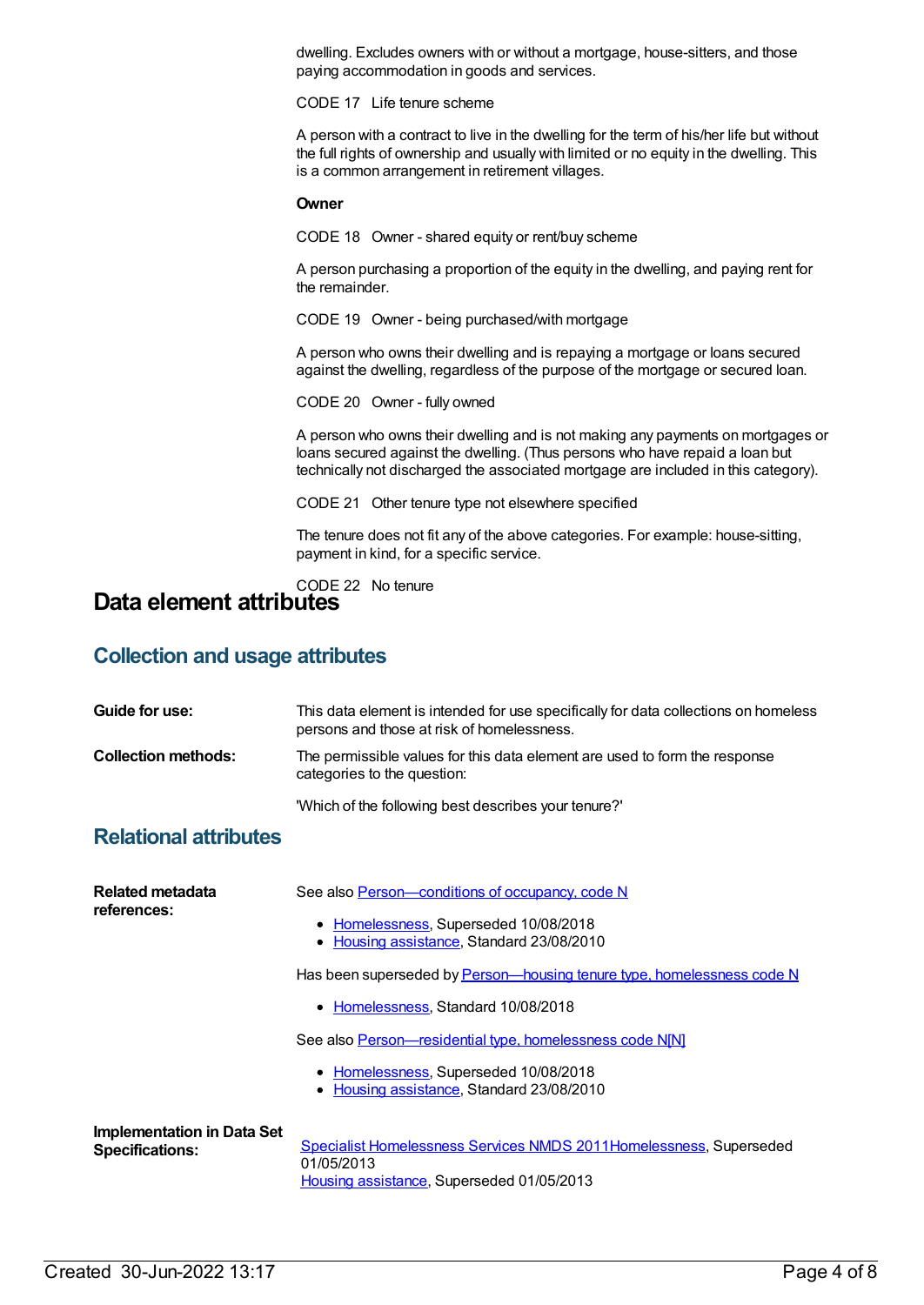#### *Implementation start date:* 01/07/2011

#### *DSS specific information:*

In the Specialist Homelessness Services NMDS, this data element is collected four times, for the following points in time:

- one week before the start of the support period (the Service episodeepisode start date, DDMMYYYY);
- at the date of presentation;
- at the end of the reporting period (the Service event—last service provision date, DDMMYYYY); and
- at the end of the support period (the Service episode—episode end date, DDMMYYYY).

Only one permissible value is selected in each case.

Specialist [Homelessness](https://meteor.aihw.gov.au/content/508954) Services NMDS 2012-1[3Homelessness](https://meteor.aihw.gov.au/RegistrationAuthority/14), Superseded 01/05/2013 Housing [assistance](https://meteor.aihw.gov.au/RegistrationAuthority/11), Superseded 01/05/2013

*Implementation start date:* 01/07/2012

*Implementation end date:* 30/06/2013

#### *DSS specific information:*

In the Specialist Homelessness Services NMDS, this data element is collected four times, for the following points in time:

- one week before the start of the support period (the Service episodeepisode start date, DDMMYYYY);
- at the date of presentation;
- at the end of the reporting period (the Service event—last service provision date, DDMMYYYY); and
- at the end of the support period (the Service episode—episode end date, DDMMYYYY).

Only one permissible value is selected in each case.

Specialist [Homelessness](https://meteor.aihw.gov.au/content/505626) Services NMDS 2013-1[4Homelessness](https://meteor.aihw.gov.au/RegistrationAuthority/14), Superseded 26/08/2014 Housing [assistance](https://meteor.aihw.gov.au/RegistrationAuthority/11), Superseded 26/08/2014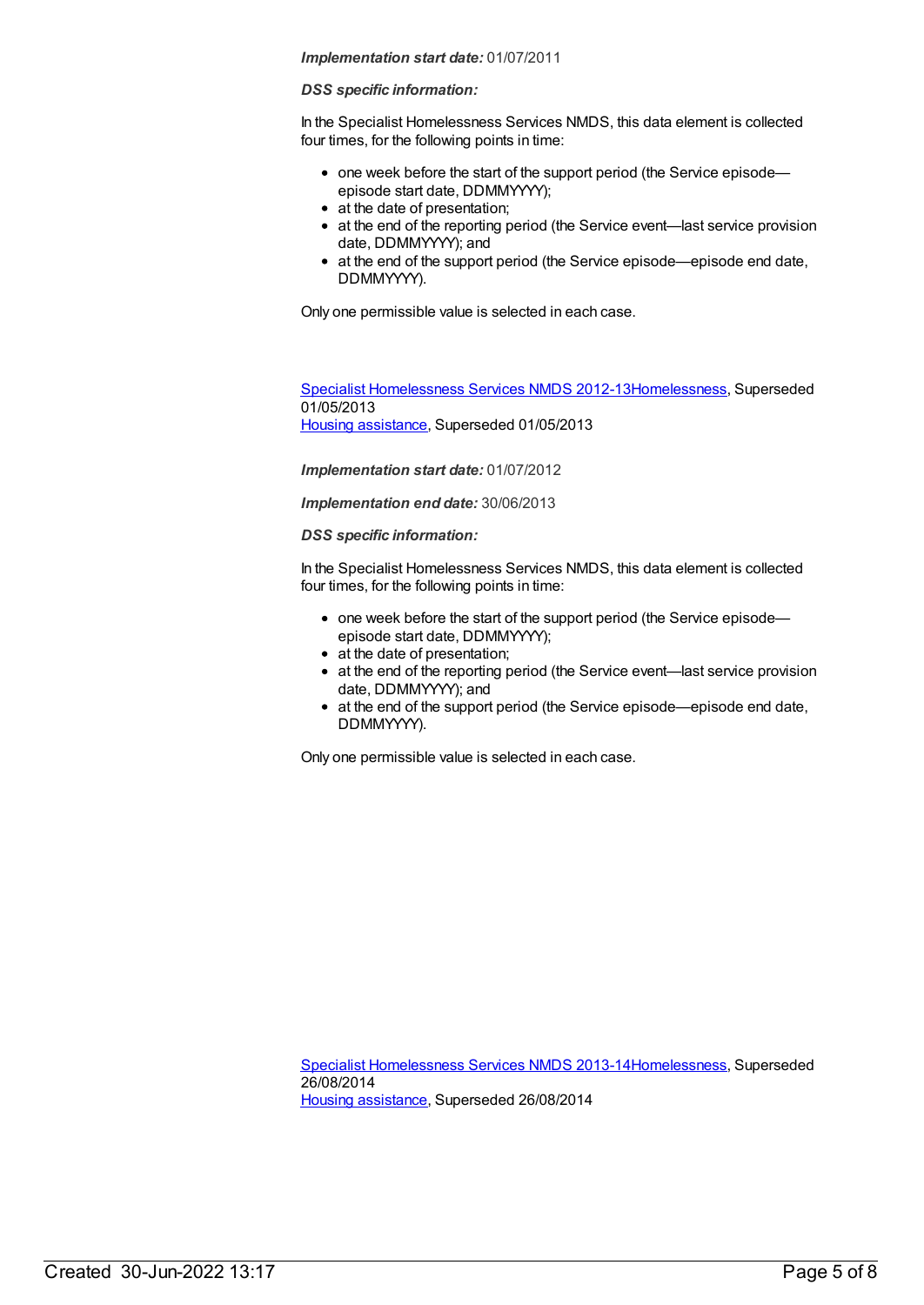*Implementation start date:* 01/07/2013

*Implementation end date:* 30/06/2014

*Conditional obligation:*

In the Specialist Homelessness Services NMDS, this item is only asked of clients.

*DSS specific information:*

In the Specialist Homelessness Services NMDS, this data element is collected four times, for the following points in time:

- one week before the start of the support period (the Service episodeepisode start date, DDMMYYYY)
- at the date of presentation
- at the end of the reporting period (the Service event—last service provision date, DDMMYYYY)
- at the end of the support period (the Service episode—episode end date, DDMMYYYY).

Only one permissible value is selected in each case.

Specialist [Homelessness](https://meteor.aihw.gov.au/content/581255) Services NMDS 2014-1[5Homelessness](https://meteor.aihw.gov.au/RegistrationAuthority/14), Superseded 24/11/2016 Housing [assistance](https://meteor.aihw.gov.au/RegistrationAuthority/11), Superseded 24/11/2016

*Implementation start date:* 01/07/2014

*Implementation end date:* 30/06/2015

*Conditional obligation:*

In the Specialist Homelessness Services NMDS, this item is only asked of clients.

#### *DSS specific information:*

In the Specialist Homelessness Services NMDS, this data element is collected four times, for the following points in time:

- one week before the start of the support period (the Service episodeepisode start date, DDMMYYYY)
- at the date of presentation
- at the end of the reporting period (the Service event—last service provision date, DDMMYYYY)
- at the end of the support period (the Service episode—episode end date, DDMMYYYY).

Only one permissible value is selected in each case.

Specialist [Homelessness](https://meteor.aihw.gov.au/content/658005) Services NMDS 2015-1[7Homelessness](https://meteor.aihw.gov.au/RegistrationAuthority/14), Superseded 24/11/2016